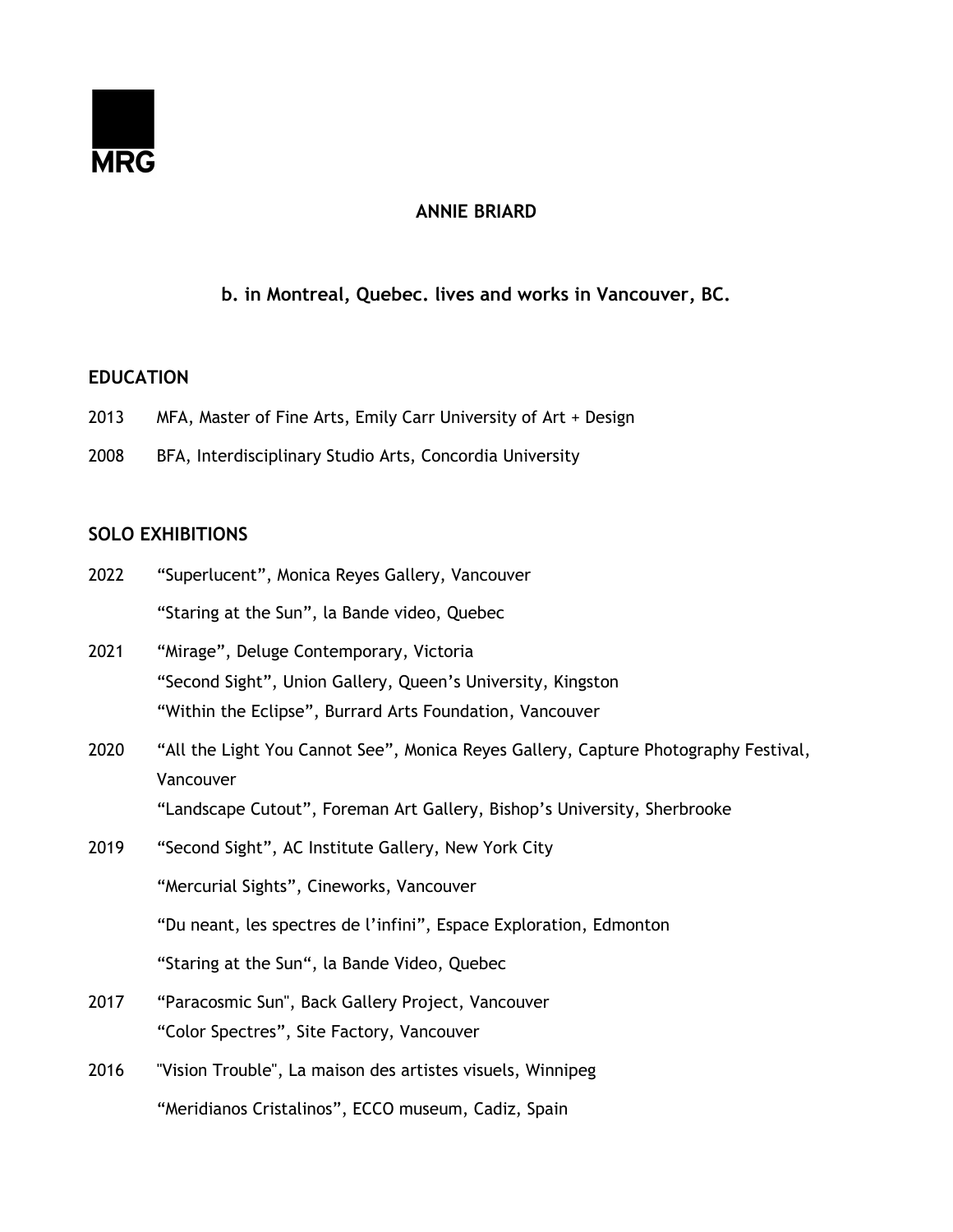

"Staring at the Sun" Joyce Yahouda Gallery, Montreal

- 2014 "Sight Shifting", Joyce Yahouda Gallery, Montreal
- 2013 "The Woods", video bar, VIVO media arts centre, Vancouver "Interactive", Centre 3 for Print and Media Art, Hamilton "Wanderings", curated by Allison Mander-Wionzek, Back Gallery Project, Vancouver
- 2012 "The Woods", G++ Gallery, Victoria
- 2011 "The Space in Between", Joyce Yahouda Gallery, Montreal

# **PUBLIC ART PROJECTS**

- 2021 "In Possible Lands", building-scale photo installation curated by Natalie Bachand and Dulce Pinzon for Art Souterrain, Place Victoria, Montreal "In Possible Lands", billboard curated by Monica Reyes for Strathcona Art Walk, Vancouver
- 2020 "In Possible Lands", curated by Katherine Dennis, Evergreen Art Gallery, BC
- 2017 "Popup Home", commissioned by the New Westminster Museum + the City of New Westminster

"Visual Scales", commissioned and curated for Facade Festival by Burrard Arts Foundation

+ Vancouver Art Gallery

"Paracosmic Land", commission for No.3 Road Art Columns, Capture Photography

Festival and Richmond Public Art, Vancouver

- 2015 "Any Day Now", public art billboard, Art In Transit + Capture Photography Festival, Vancouver
- 2012 "Comment délaisser le sol et disparaître...", Centre Guy Favreau, Art Souterrain, Montreal
- 2011 "Arborescence", public art project in Eaton Centre, Art Souterrain + Nuit Blanche, Montreal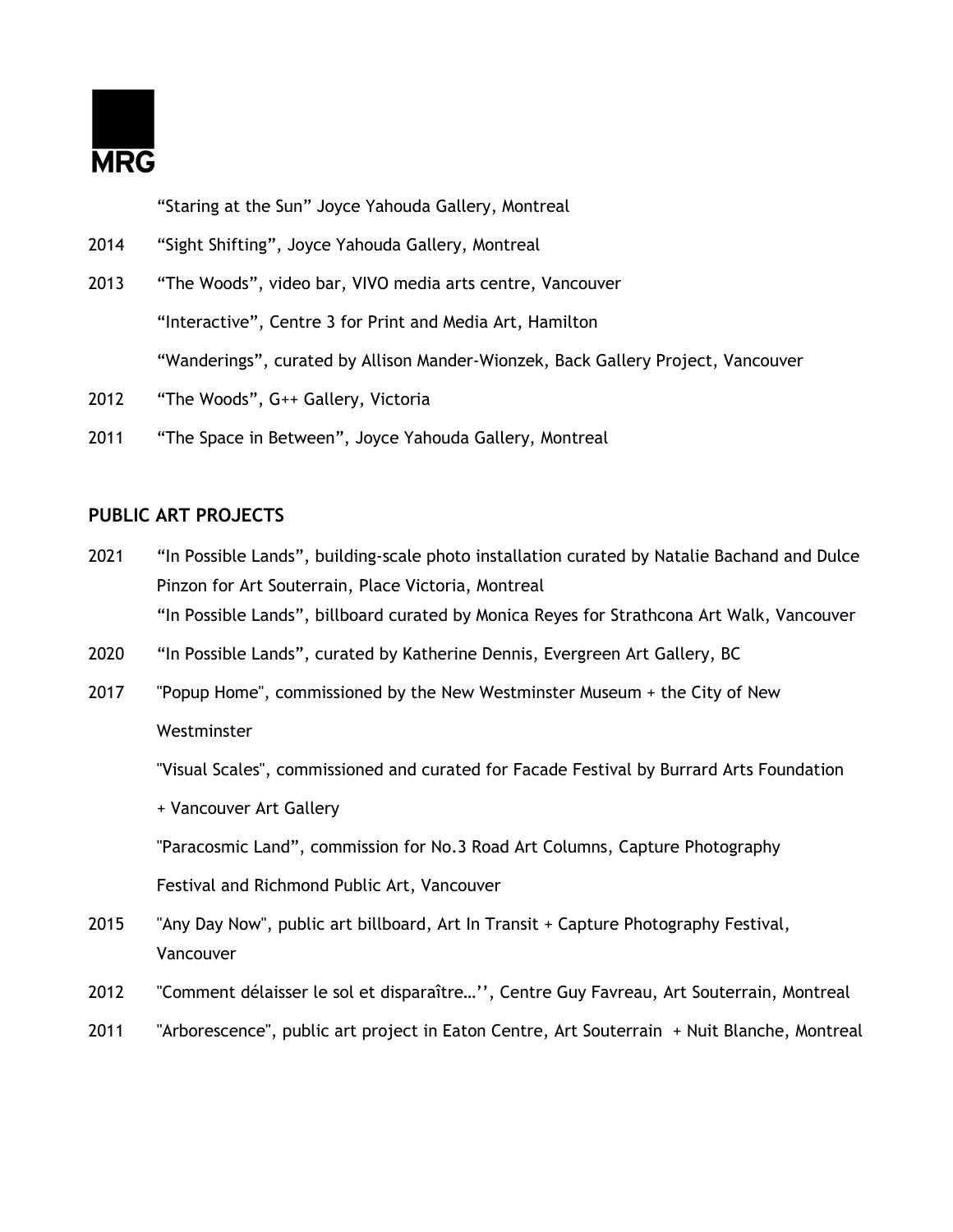

## **SELECTED GROUP EXHIBITIONS + FESTIVALS + FAIRS**

- 2022 Manif d'art biennale de Québec, Québec City
- 2021 Art Souterrain "Chronométrie", curated by Natalie Bachand and Dulce Pinzon, Montreal Art Toronto, art fair with Monica Reyes Gallery, Toronto Monica Reyes Gallery, "While We Wait", Vancouver Galerie Joyce Yahouda, "Re-transmissions", collaborative project with Rafael Puyana, Montreal
- 2020 Emily Carr University, "The Work of the Work" faculty exhibition, Vancouver Papier art fair, with Monica Reyes Gallery, Montreal

In my Time of Quarantine, curated by Simon Hauck, online

2019 Art Toronto, art fair with Monica Reyes Gallery, Toronto The Wrong Biennial, "Peregrinations", curated by Andres Manniste, worldwide Antimatter Festival, "Caroussel" installation and screening, Deluge Contemporary, Victoria Papier art fair, with Monica Reyes Gallery, Montreal

''L'instabilité du réel'', touring exhibition, curated by Thi-My Truong, Maison de la

Culture NDG, Maison de la Culture Rosemont, Quebec

"Winter Art Salon", Back Gallery Project, Vancouver

2018 ''L'instabilité du réel'', touring exhibition, curated by Thi-My Truong, Maisons de la Culture, Quebec

"5th anniversary exhibition", Pinea de Costa, Rota, Spain

"Are We There Yet?", Back Gallery Project, Vancouver

"Grâce au dessin", screening, Never Apart, Montreal

"Grâce au dessin", curated by Jason McKechnie, Art Mur Gallery, Montreal

"Be:Longing", New Westminster Museum, New Westminster BC

"Grâce au dessin", curated by Jason McKechnie, Nan Rae Gallery, Los Angeles

2017 "Mobilita", curated by Maude Arsenault and Joyce Yahouda, Maxville Studio, Montreal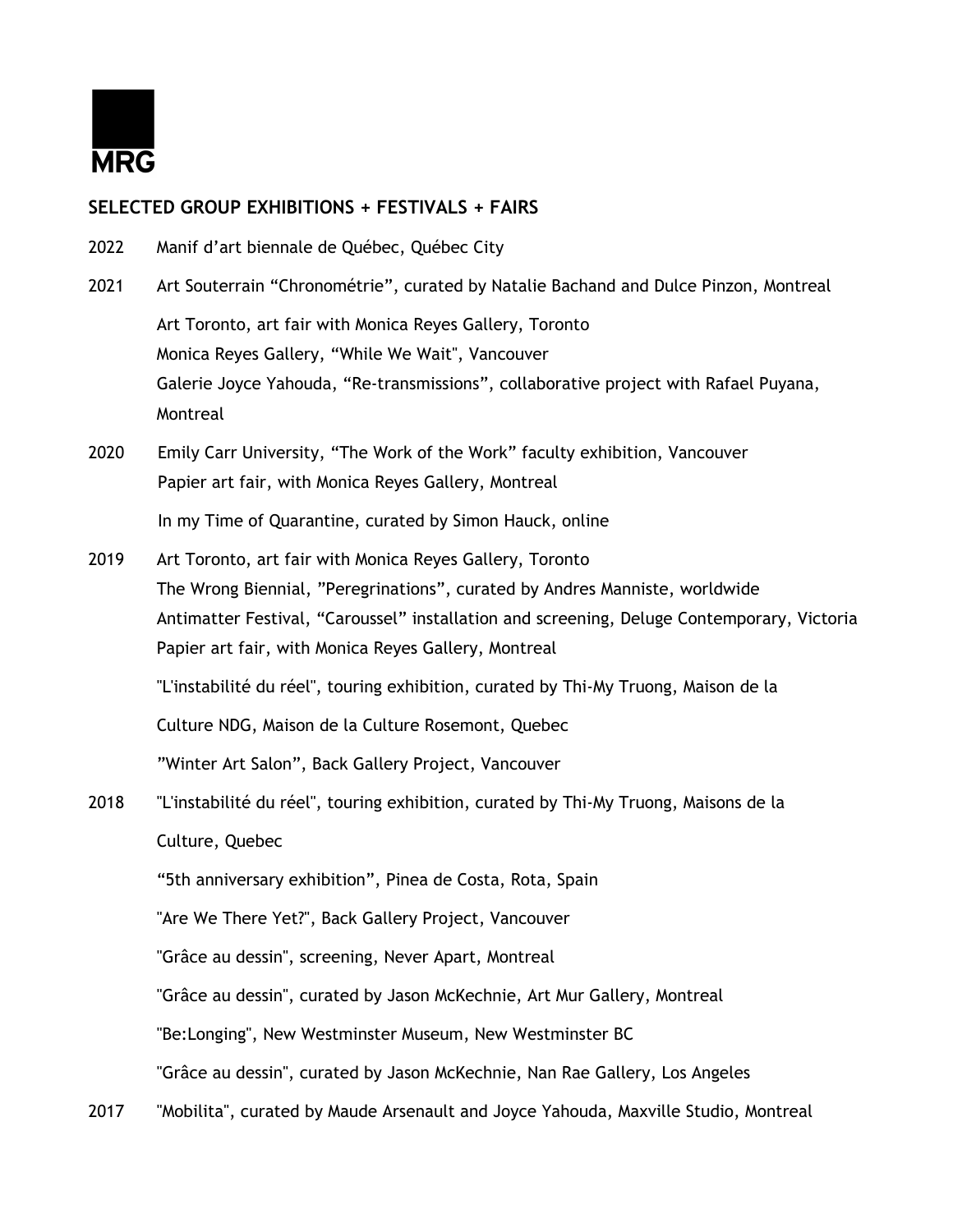

|      | Plug In ICA, annual gala and auction, Winnipeg                                                  |
|------|-------------------------------------------------------------------------------------------------|
|      | "Pivots and Spins", exhibition and auction, Access Gallery, Montreal                            |
|      | "Facade Festival", curated by Burrard Arts Foundation, Vancouver Art Gallery, Vancouver         |
|      | "Wave Pool", Field Projects, New York City                                                      |
|      | "Tian Tian Xiang Shang" installation, curated by Danny Yung, HK Economic Office, Singapore      |
|      | "East Meets West", Blank Boy Canvas, curated by Paul Wong and Danny Yung, Art Beatus            |
|      | Gallery                                                                                         |
|      | "L'instabilité du réel", curated by Thi-My Truong, L'Artothèque, Montréal                       |
| 2016 | Annual auction and gala, Contemporary Art Gallery, Vancouver                                    |
|      | "Emerging Artist Prize Exhibition", Contemporary Art Society of Vancouver, Access Gallery       |
|      | "Spectral Transmissions", 3-person show curated by Kristina Fiedrich, Gallery<br>295, Vancouver |
| 2015 | "Modern Life", Warren G. Flowers Gallery, Dawson College, Montreal                              |
|      | "Any Day Now', public art billboard, presented by Back Gallery Project &                        |
|      | Pattison Art in Transit, Capture Photography Festival, Vancouver                                |
|      | "Miroir, ô mon miroir" curated by Esse & L'Extension, Pavillon Carré de Baudouin, Paris         |
| 2014 | "From Here to There" exhibition and auction, Access Gallery, Vancouver                          |
|      | "Faculty exhibition", Arbutus Gallery, Kwantlen University, Surrey                              |
|      | "Du détail à l'oeuvre", curated by Yan Romanesky, Joyce Yahouda Gallery, Montreal               |
|      | "De la part des vaincus", video programme curated by Dayna MacLeod, Galerie RDV, Nantes         |
|      | "Not Sent Letters" spring edition, curated by Jeremy Todd, VIVO, Vancouver                      |
|      | "All Nuit Long - Edgy Redux" curated by Dayna McLeod, Studio 303 gallery, Montreal              |
| 2013 | Filmambiente" International Environmental Film Festival, Rio de Janeiro                         |
|      | "Green Screens", video exhibition, Film Society Lincoln Centre, NYC                             |

"Leaving Ground" video installation, Joyce Yahouda Gallery, Montreal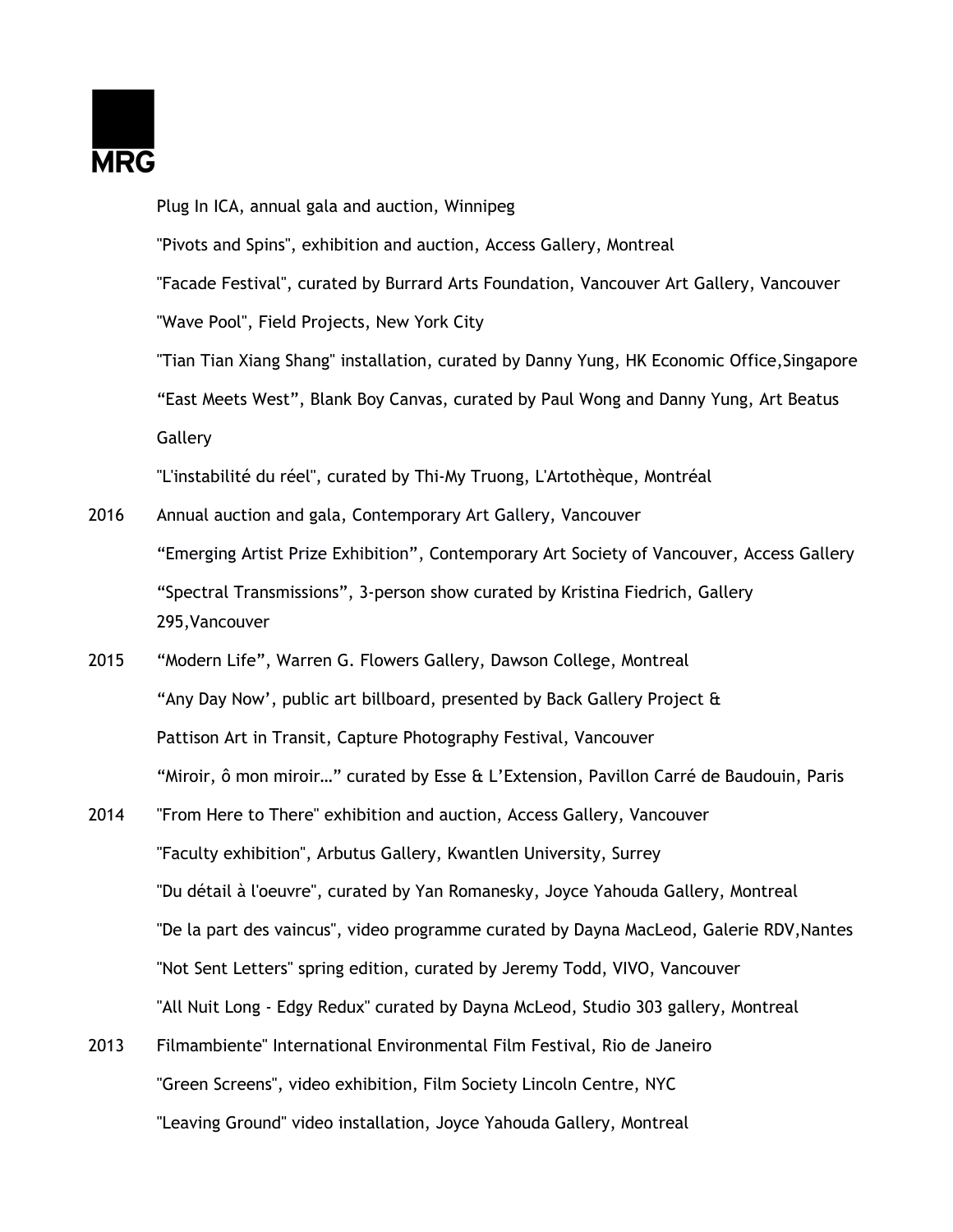

"In It Together", Access Gallery, Vancouver "Coordinates", graduate exhibition, Charles H. Scott Gallery, Vancouver "Boxed In", The Rooms Provincial Art Gallery, St John's, NL "Cinesthesia Feminist Film Festival", Varsity Center for the Arts, Carbondale, Il 2012 "World Event Young Artists" symposium and residency, Nottingham, England

- "Cool Stories for a Hot Planet collection III", ArtPort Projects, Global Eco Forum, Barcelona "Filmideo" video festival, Index Art Center, Newark "Cool Stories for a Hot Planet collection III", ArtPort Projects, Matadero, Madrid
- 2011 "Screengrab", eMerge Media Space, Queensland, Australia "Cool Stories for a Hot Planet III", ArtPort projects, Switzerland Museum of Architecture, Basel

"Canadian Cameras at Work" Alliance Francaise galleries in Guangzhou; Hangzhou; Nanjing; Chongqing; Jinan; Xian; Tianjin; Shanghai; Dalian; Beijing, China "Canadian Cameras at Work", Three Shadows Photography Art Centre, Beijing, China

## **RESIDENCIES**

- 2020 Burrard Arts Foundation, Vancouver (*with support from the BC Arts Council*)
- 2018 SIM Icelandic Visual Artists Artist-run Centre, Reykjavik
- 2018 ESXLA, Los Angeles
- 2017 Artist in Residence, AC Institute, New York City
- 2016 Artist in Residence, Linea de Costa, Cadiz, Spain
- 2012 Artist in Residence, Banff Centre
- 2009 Artist in Residence, White Rabbit Arts, Halifax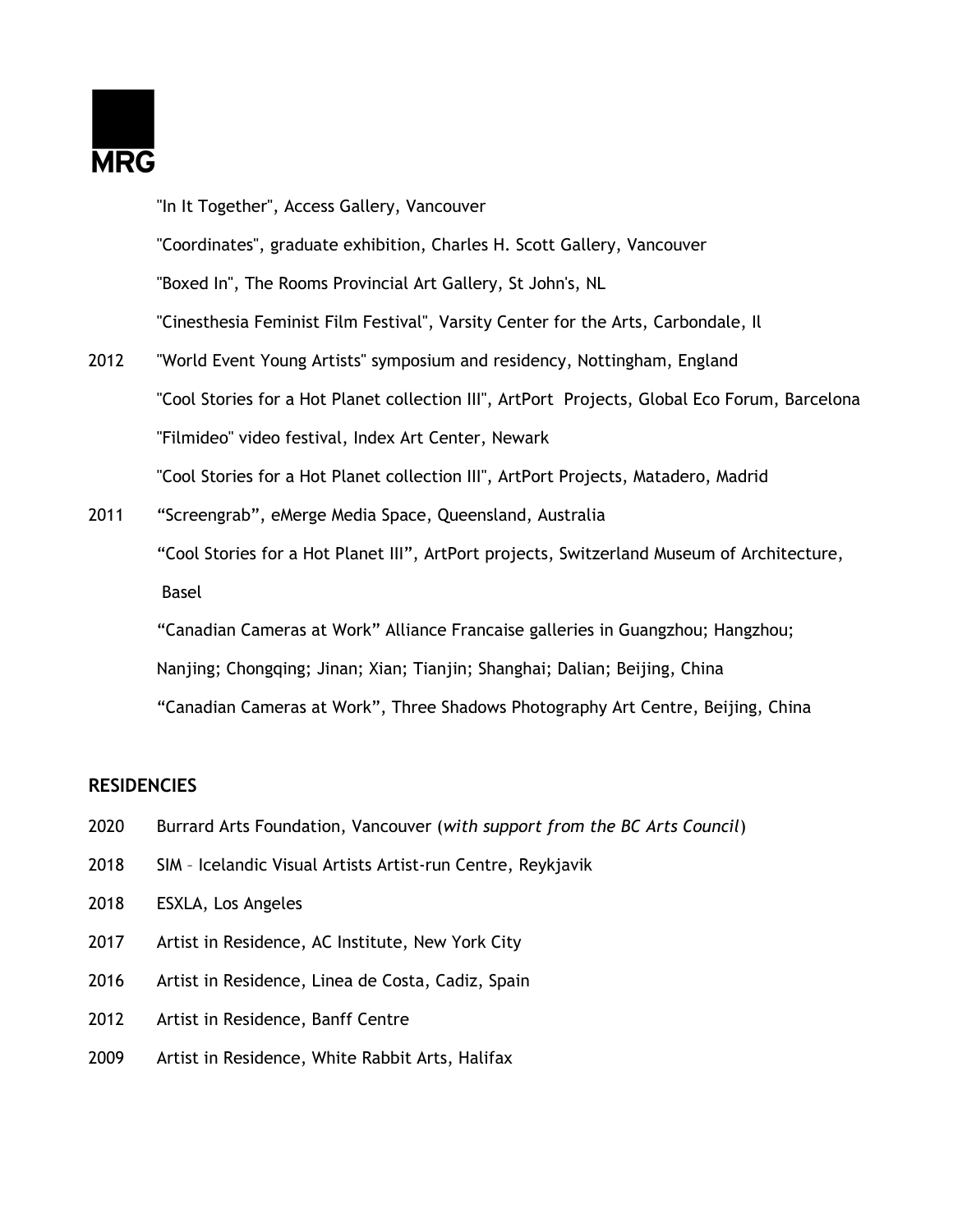

## **CATALOGUES & PUBLICATIONS**

"Annie Briard", monograph published by Monica Reyes Gallery, 2021

Megan Jenkins Reagh, "Insider Series: Annie Briard", Burrard Arts Foundation, 2021.

"Language and Propaganda", a bilingual book (French/English) featuring artists Sonny Assu, Jerôme Baco, Annie Briard, Marie-Pier Malouin and authors Colin Browne, Laurent Sagalovitsch, Michèle Smolkin, Sara Snow, published by The Perceiving Eye, spring 2020

Capture Photography Festival, catalogue, 2019

Capture Photography Festival, catalogue, 2018

"Facade Festival 2017", video publication, Burrard Arts Foundation, 2017

"Popup Home Public Art: Meet Artist Annie Briard", Brewery District, Wesgroup, 2017

Michaels, Genevieve "Interview with Annie Briard", Burrard Arts Foundation, 2017

Janzen, Edwin "Paracosmic Sun" exhibition text, Back Gallery Project, 2017

Capture Photography Festival, catalogue, 2017

The Print Atelier, "Discover: Annie Briard", video interview, 2016.

Moquin, Marianne "Vision Trouble" exhibition text, La maison des artistes, April 2016

Fiedrich, Kristina "Spectral Transmissions" exhibition text, Gallery 295, March 2016

Capture Photography Festival catalogue, 2015

Wong, Paul "Thru the Trap Door" online catalog, On Main Gallery, December 2014

Pauker, Magnolia "The Poetics of Perception with Annie Briard", interview, January 2014

"De la part des vaincus" catalogue, RDV gallery, Nantes, France 2014

Riley, Jim "Interactive" exhibition publication, September 2013

Longchamp, Denis "Boxed In" catalogue, 2013

Chang, Derrick "In This Together" exhibition text, 2013

"World Event Young Artists" catalogue, 2012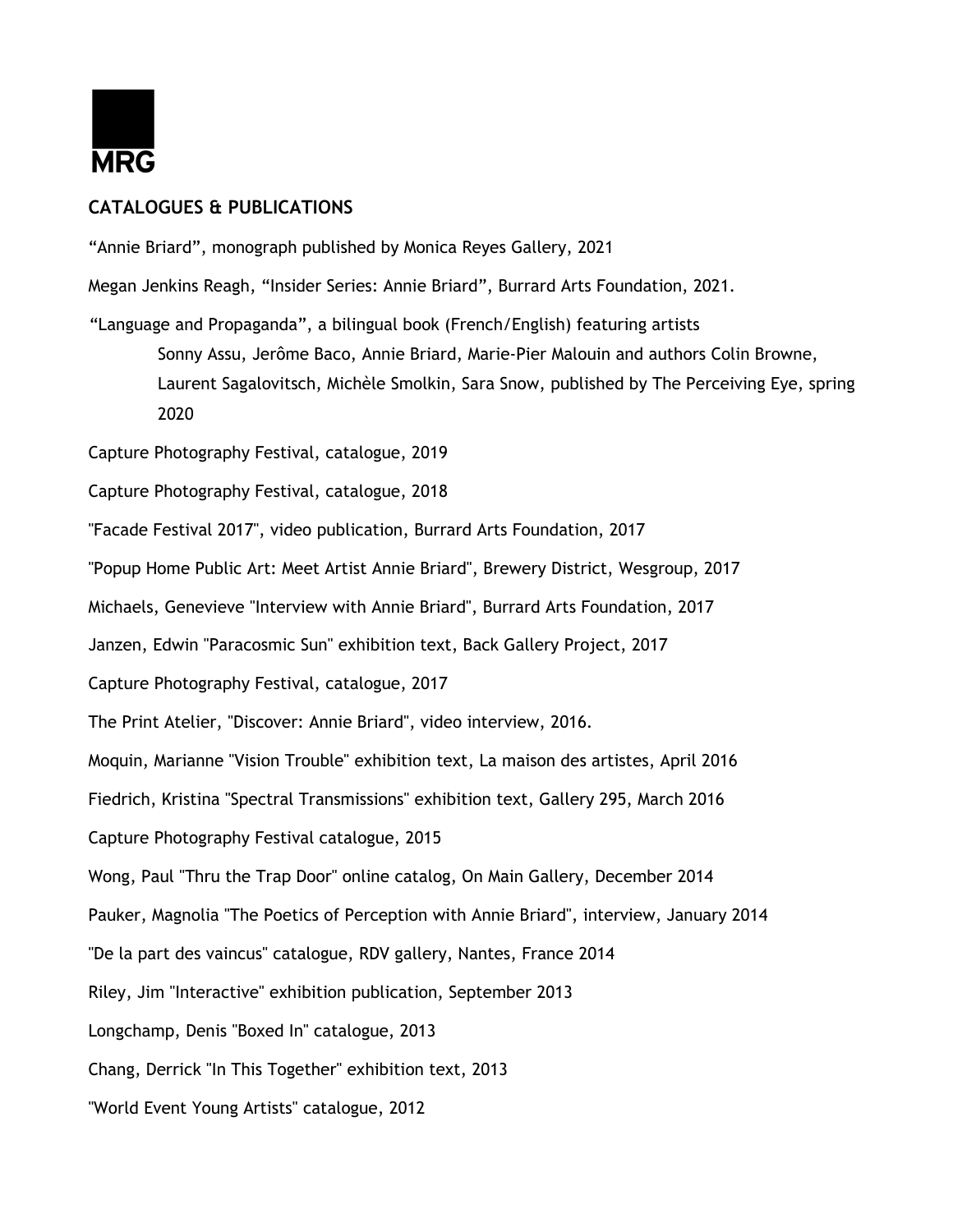

### **TV + RADIO + INTERVIEWS**

Villeneuve, Marie. *Within the Eclipse* : travailler avec la lumière dans une année sombre, Radio Canada. February 25 2021.

Bathe, Anita. CBC Television. October 31 2018. Vancouver

Cordeau, Mathieu. CILS FM, Bonjour Victoria. October 30 2018. Victoria

Dufresne, Jacques. CBC Radio / Radio Canada, Boulevard du Pacific, October 26 2018. Vancouver

Villeneuve, Marie. CBC Radio / Radio Canada, Phare Ouest, April 23 2018. Vancouver.

L'heureux, Chantal. CIBL Radio. May 2016. Montreal.

L'heureux, Chantal. CIBL Radio. January 2014. Montreal.

ARTV, "Art Contemporain : Annie Briard", Les Rendez-vous d'ARTV, March 2011.

Desjardins, Éloi. CISM radio, Un Show de Motarts, entrevue avec Annie Briard, March 2, 2011.

L'heureux, Chantal. CIBL Radio, guests Annie Briard, Marie-Christiane Mathieu, Nelly-Ève Rajotte. February 2 2011. Montreal.

Bolduc, Éric. CISM Radio, "La rentrée hivernale II." Un Show de Motarts, Montréal, 18 Jan. 2011.

Walker, Valerie. XX Files, CKUT Radio. Montreal, 12 Jan. 2011.

Leclair, Stéphane. Macadam Tribu, Radio Canada. February 27 2009.

#### **BIBLIOGRAPHY**

PhotoEd Magazine, Katherine Dennis, "In Possible Lands", article and cover image. Fall 2021.

Espace Art Actuel magazine, Chantal Boulanger, "Transmissions + ReTransmissions." September 2021.

Vie des Arts magazine, Elizabeth Recurt, "Art Souterrain: des variations temporelles." July 2021.

Art Daily, "New exhibition on view at Burrard Arts Foundation features works from Vancouver artist Annie Briard." January 2021.

Esse magazine, Papier 2020, June 2020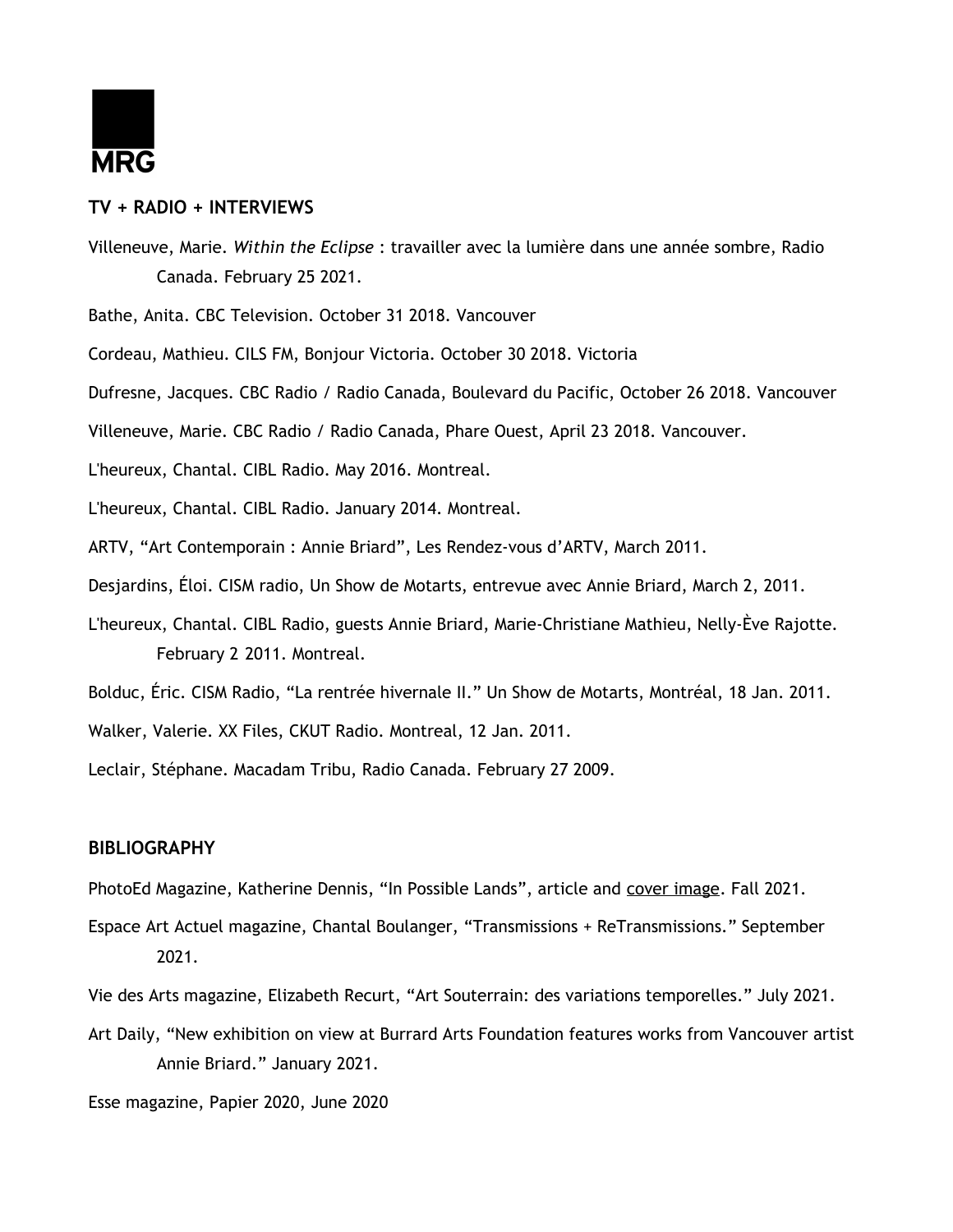

Wilson-Sanchez, Maya, "Editors' Picks for Art Toronto 2019", Canadian Art Magazine, October 2019

- Hutchinson, Cori, "Annie Briard at AC Institute: The Desert of the Real", Whitehot Magazine, May 2019
- Muraviov, Ilia, Interview with Annie Briard. Workspiration Belarus. November 2018.
- Balint, Adina, "Critique, texte, art contemporain : Repenser l'héritage de Marshall McLuhan aujourd'hui", Imaginations - Journal of Cross-Cultural Image Studies, December 2017.

Newton, Elizabeth, Interview with Annie Briard. Creators Vancouver. September 2017.

New York Magazine, Bedford and Bowery, Wave Pool, August 7 2017.

Prevost, Lindsay-Anne. Pamplemousse. L'illusion optique s'expose. February 24, 2017.

Frere, Sunshine. VIA. Paracosmic Sun, February 22 2017.

Evans, Jill Blackmore, The Kaleidoscopic Visions of Annie Briard's 'Paracosms', Format Magazine, Feb 13 2017.

Prism Magazine. Portfolio showcase. February 11 2017.

Espace art actuel magazine, Edwin Janzen, "Staring at Sun", issue no. 114, Fall 2016. p. 98-99.

- Liaison magazine, Valérie Mandia, "Voir avec les yeux fermés: Vision Trouble d'Annie Briard", no. 173 2016, p. 25-28. (cover feature)
- Winnipeg Free Press, Steven Leyden Cochrane "Persistent Visions", review of "Vision Trouble" at La maison des artistes visuels, May 2016.
- Griffin, Kevin, Art Seen: Artists Talk is a practical, informative and well written guide for emerging artists. Vancouver Sun, July 22 2016.
- Milnes, Tom, "Interview with Annie Briard", Digital Artist Residency, 2016.

ArtShoppe, Three Pleasant Surprises from Art Toronto. November 2015.

McCloskey, Hailey, "Annie Briard's Cyber Claymation Doll in "The Woods," Vandocument, Feb 9, 2014.

The Vancouver Sun, "Art this week: Paradise Lost and Annie Briard", July 23, 2013.

Fung, Amy, "The show", Post Pacific Post, May 15, 2013.